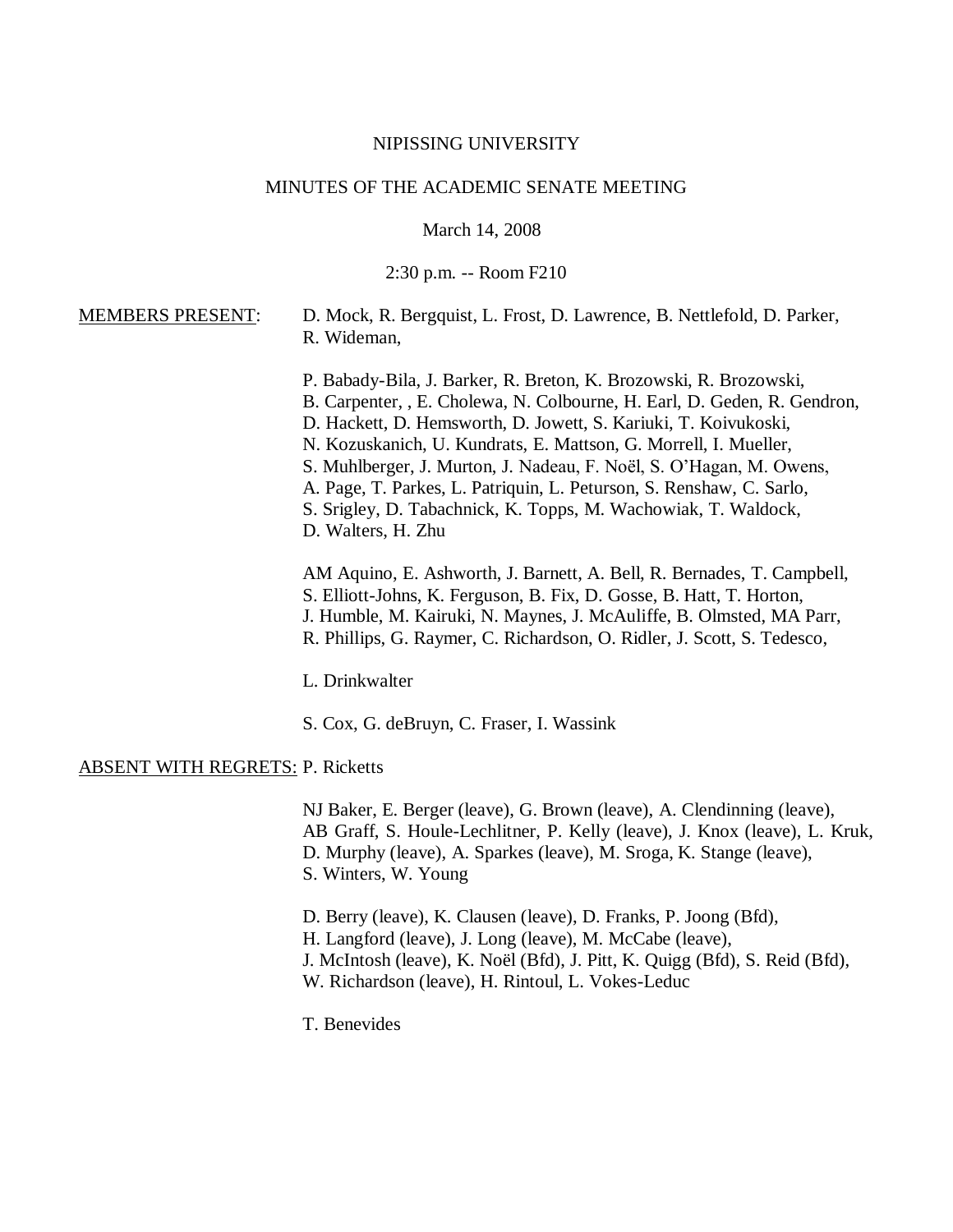| <b>ABSENT:</b> | W. Borody, N. Brown, P. Chow, T. Curwen, A. Dean, T. Dokis, D. Flynn,<br>R. Gendron, D. Hall, D. Horning-Lafrance, A. Karassev, J. Kovacs,<br>K. McCullough, C. McFarlane, R. Nagy, D. Neal, P. Nosko, W. Peters,<br>G. Phillips, G. Pyle, D. Rowbotham, M. Saari, B. Schreyer, T. Smith,<br>K. Srigley, M. Tuncali, V. Valov, R. Vanderlee, A. Weeks, |
|----------------|--------------------------------------------------------------------------------------------------------------------------------------------------------------------------------------------------------------------------------------------------------------------------------------------------------------------------------------------------------|
|                | A. Adler, J. Allison, D. Brackenreed, J. Bumstead,<br>M. Cantalini-Williams (Bfd), J. Corkett, R. Graha, A. Grierson, C. Harvey,<br>D. Jarvis, C. Jodoin, L. Julien-Schultz, G. Laronde, K. Mantes,<br>B. McMahon, M. Parr, C. Ricci, T. Ryan, C. Shields, M. Tessaro, K. Waller                                                                       |
|                | L. McLaren                                                                                                                                                                                                                                                                                                                                             |
|                | S. Anderson                                                                                                                                                                                                                                                                                                                                            |
|                | A. Brown, J. Fortier                                                                                                                                                                                                                                                                                                                                   |

The minutes of the Senate meeting of February 1, 2008 were adopted with no objections.

## ANNOUNCEMENTS

The President announced, with great pleasure, that he had just been advised that OCGS approved the application for a Master of Arts in History. He indicated that this is a significant move in the history of Nipissing University and thanked the team of senators who worked on the proposal. This new development will allow Nipissing to plan and develop more specialized Masters programs.

March UpClose is concluding today, and the President thanked the faculty, staff and students who worked at making this a success. He noted that there were 30 faculty members in the gym to answer questions from prospective students and their families. This is very impressive to families who are visiting the campus. The target for September 2008 is 1000 first-year students.

On February 29, the former Lieutenant Governor of Ontario, James Bartleman, was on campus to celebrate the Public Academic Libraries Sharing (PALS) pilot project. The purpose of this event was to highlight the impact libraries have on improving literacy in our communities. Dr. Bartleman has indicated he would be delighted to be the Honorary Patron of the PALS initiative. His role as advocate for literacy coincides with the objectives of the PALS project.

The downtown operation of Nipissing will be officially opening on March 20. This new location is home to the community-based service learning programs and helps raise Nipissing's profile in downtown North Bay.

The official kickoff for the Library campaign is on April 11 and the President is pleased to report that almost \$3M in private funds will have been received by that time. This new library, along with the new student centre which will be starting construction in the next five to six months, will completely transform the front part of the campus.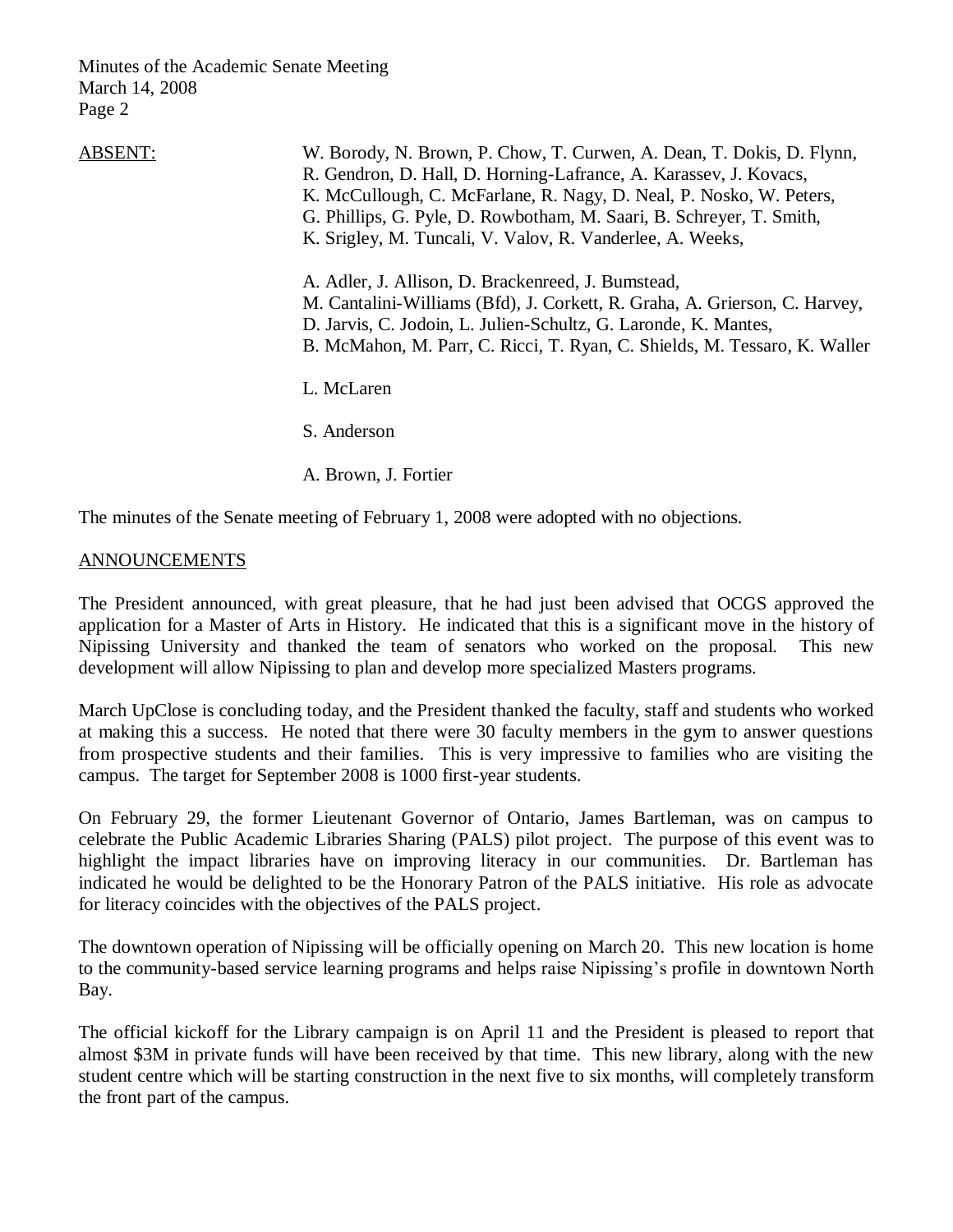The President was pleased to announce that Dr. John Randall, an internationally renowned expert on quality assessment and accreditation will be visiting our campus on March 27 and 28. A workshop is being planned on the morning of March 28 and an invitation will be extended to interested faculty.

The Dean of Education announced that the three recent international placements in Cameroon, England and Jamaica were very successful and thanked the International Office for their assistance.

The President of NUSU noted that even though the academic year is beginning to wind down, students still have a number of events happening. The stage play, Noises Off, will be held in the Nipissing Theatre over the weekend and NUSU President asked that Senators support the student-run stage company. Other upcoming activities include an Ottawa Senators hockey game and Toronto Raptors basketball game. NUSU will be holding their annual general meeting on March 18. Senator Wassink noted that the valedictorian process has now begun for Arts and Science.

## REPORTS OF STANDING COMMITTEES

## Senate Executive Committee

MOTION 1: Moved by D. Mock, seconded by D. Parker that the Report of the Senate Executive Committee dated March 6, 2008, be received. CARRIED

## Academic Planning Committee

## February 4, 2008 Report

| <b>MOTION 2:</b> | Moved by D. Parker, seconded by I. Wassink that the Report of the Academic<br>Planning Committee dated February 4, 2008 be received.<br><b>CARRIED</b>                                                                                      |
|------------------|---------------------------------------------------------------------------------------------------------------------------------------------------------------------------------------------------------------------------------------------|
| <b>MOTION 3:</b> | Moved by D. Parker, seconded by I. Wassink that Senate give Stage Three<br>"Implementation Approval" to a four-year Honours Single Major in Child and<br>Family Studies at Muskoka, as outlined in the attached document.<br><b>CARRIED</b> |
| <b>MOTION 4:</b> | Moved by D. Parker, seconded by D. Gosse that Senate give Stage Three<br>"Implementation Approval" to a four-year Combined Major in Social Welfare and<br>Social Development, as outlined in the attached document.<br><b>CARRIED</b>       |
| <b>MOTION 5:</b> | Moved by D. Parker, seconded by S. Renshaw that Senate approve the continuation<br>of the tenure-track position in Research Methods and Data Analysis in Sociology,<br>effective July 1, 2008.<br><b>CARRIED</b>                            |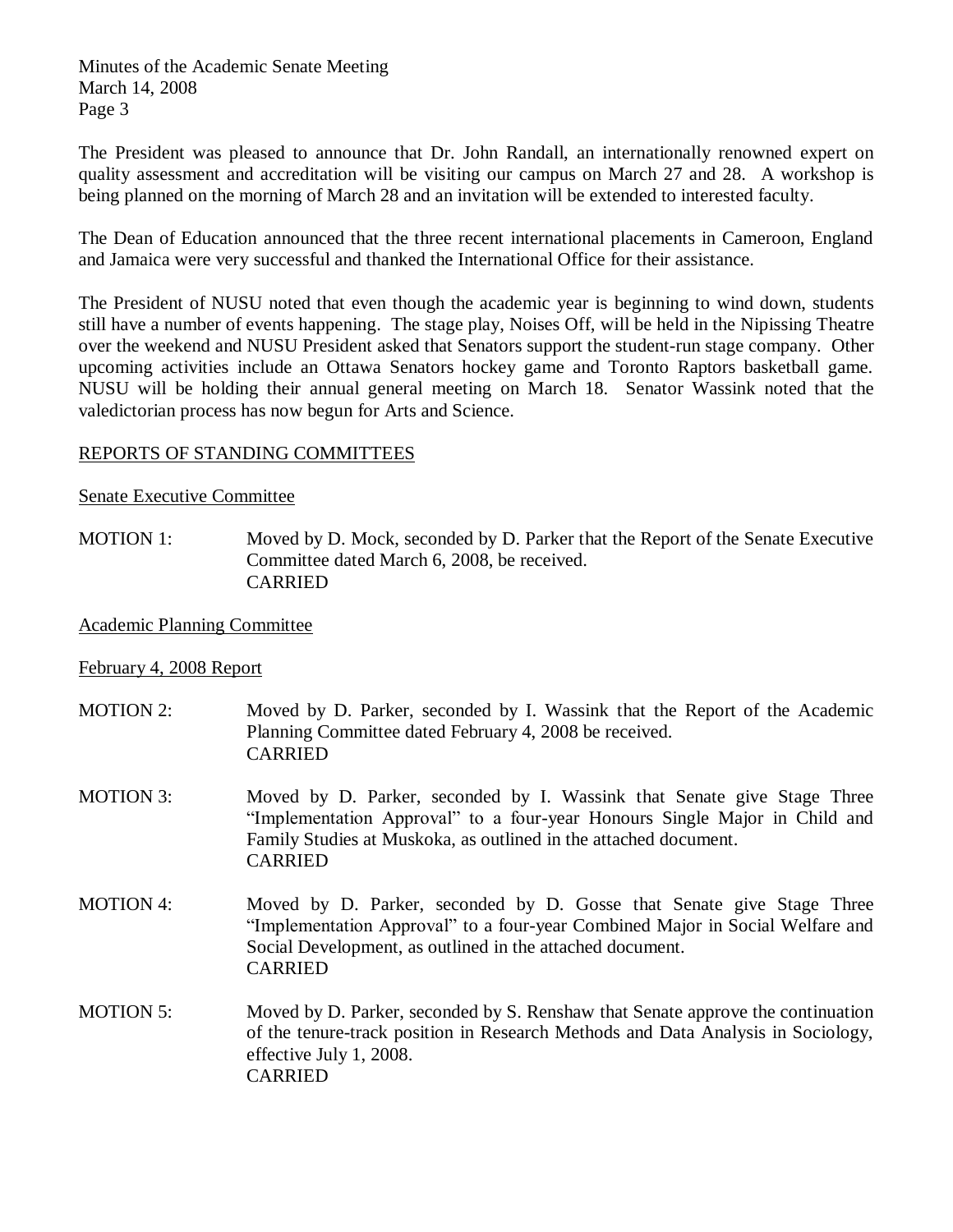# March 3, 2008 Report

| MOTION 6:                              | Moved by D. Parker, seconded by D. Lawrence that the Report of the Academic<br>Planning Committee dated March 3, 2008 be received.<br><b>CARRIED</b>                                                                                                                                |
|----------------------------------------|-------------------------------------------------------------------------------------------------------------------------------------------------------------------------------------------------------------------------------------------------------------------------------------|
| <b>MOTION 7:</b>                       | Moved by D. Parker, seconded by D. Lawrence that Senate give Stage One<br>"Developmental Approval" to the Honours B.A. and B.Sc. Programs in Natural<br>Resources, as outlined in the attached document.<br><b>CARRIED</b>                                                          |
| Notice of Motion:                      |                                                                                                                                                                                                                                                                                     |
| 1.                                     | That Senate approve the final Academic Master Plan document                                                                                                                                                                                                                         |
| <b>University Curriculum Committee</b> |                                                                                                                                                                                                                                                                                     |
| <b>MOTION 8:</b>                       | Moved by D. Parker, seconded by L. Frost that the Report of the University<br>Curriculum Committee dated February 13, 2008 be received.<br><b>CARRIED</b>                                                                                                                           |
| <b>MOTION 9:</b>                       | Moved by D. Parker, seconded by D. Lawrence that the Exam Policy be approved<br>and be identified as a policy change on the web and that UCC reconsider the five<br>day policy for the submission of final exam grades.<br><b>CARRIED</b>                                           |
| <b>MOTION 10:</b>                      | Moved by D. Parker, seconded by E. Cholewa that Senate approve the addition of<br>two new three-credit Biology courses:<br>1. BIOL3346 Microscopy: Methods and Applications, and<br>2. BIOL3306 Enzymology.<br><b>CARRIED</b>                                                       |
| MOTION11:                              | Moved by D. Parker, seconded by F. Noël that Senate approve a change in the<br>current restriction which limits students to six credits of History at the 1000 level,<br>to twelve credits of History at the 1000 level. This change is effective<br>immediately.<br><b>CARRIED</b> |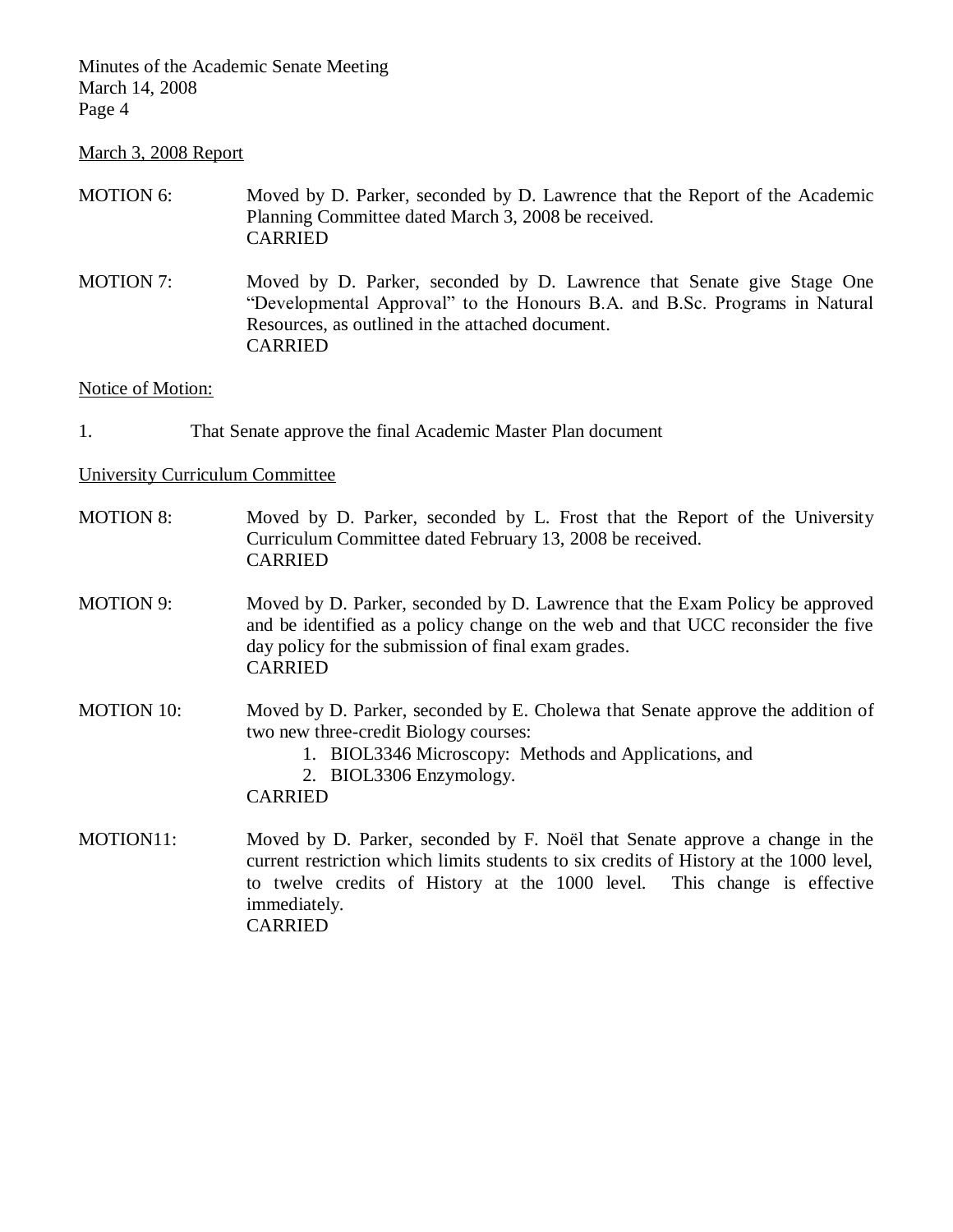| MOTION12:         | Moved by D. Parker, seconded by B. Carpenter that Senate approve the addition of<br>three new three-credit Marketing courses:<br>1. MKTG3416 Communications: Advertising and Promotion,<br>2. MKTG3316 Communications: Public Relations, and<br>3. MKTG2417 Communications: Selling and Sales Management<br>and that these three courses be added to the Marketing stream core<br>(MKTG3416) and options (MKTG3316 and MKTG2417).<br><b>CARRIED</b>                                                                                                                                                                                                                                              |
|-------------------|--------------------------------------------------------------------------------------------------------------------------------------------------------------------------------------------------------------------------------------------------------------------------------------------------------------------------------------------------------------------------------------------------------------------------------------------------------------------------------------------------------------------------------------------------------------------------------------------------------------------------------------------------------------------------------------------------|
| <b>MOTION 13:</b> | Moved by D. Parker, seconded by B. Carpenter that Senate approve a change in the<br>Marketing Stream of the BBA, to increase the stream requirements from 18 to 24<br>credits.<br><b>CARRIED</b>                                                                                                                                                                                                                                                                                                                                                                                                                                                                                                 |
| <b>MOTION 14:</b> | Moved by D. Parker, seconded by K. Brozowski that Senate approve the<br>modification of the course description and prerequisite for SOCI4036 Qualitative<br>Approaches in Research Methods.<br><b>CARRIED</b>                                                                                                                                                                                                                                                                                                                                                                                                                                                                                    |
| <b>MOTION 15:</b> | Moved by D. Parker, seconded by B. Hatt that Senate approve a change in the total<br>course hours for the following:<br>1. EDUC4114 Curriculum Studies $I - P/J$ , from 72 to 66 hours,<br>2. EDUC4454 Curriculum Methods – P/J (includes Methods, Management<br>and Computers), from 78 to 66 hours,<br>3. EDUC4214 Curriculum Studies $I - J/I$ , from 72 to 60 hours,<br>4. EDUC4464 Curriculum Methods – J/I (includes Methods, Management<br>and Computers), from 78 to 60 hours,<br>5. EDUC4315 Curriculum Methods - I/S (includes Methods, Management<br>and Computers), from 78 to 72 hours,<br>and revise the Attendance Policy as outlined in the attached document.<br><b>CARRIED</b> |
| <b>MOTION 16:</b> | Moved by D. Parker, seconded by D. Gosse that Senate approve a change in total<br>course hours from 100 hours to 50 hours for the following three-credit courses:<br>1. PHED2106 Community Leadership Placement I,<br>2. PHED3106 Community Leadership Placement II, and<br>3. PHED4106 Community Leadership Placement III.<br><b>CARRIED</b>                                                                                                                                                                                                                                                                                                                                                    |
| <b>MOTION 17:</b> | Moved by D. Parker, seconded by L. Frost that Senate approve the addition of the<br>two new three-credit courses:<br>1. PHED2216 Systemic Approach to Functional Human Anatomy, and<br>2. PHED2217 Systemic Approach to Integrated Human Physiology,<br>and change the PHED degree requirements in Year 2.<br><b>CARRIED</b>                                                                                                                                                                                                                                                                                                                                                                     |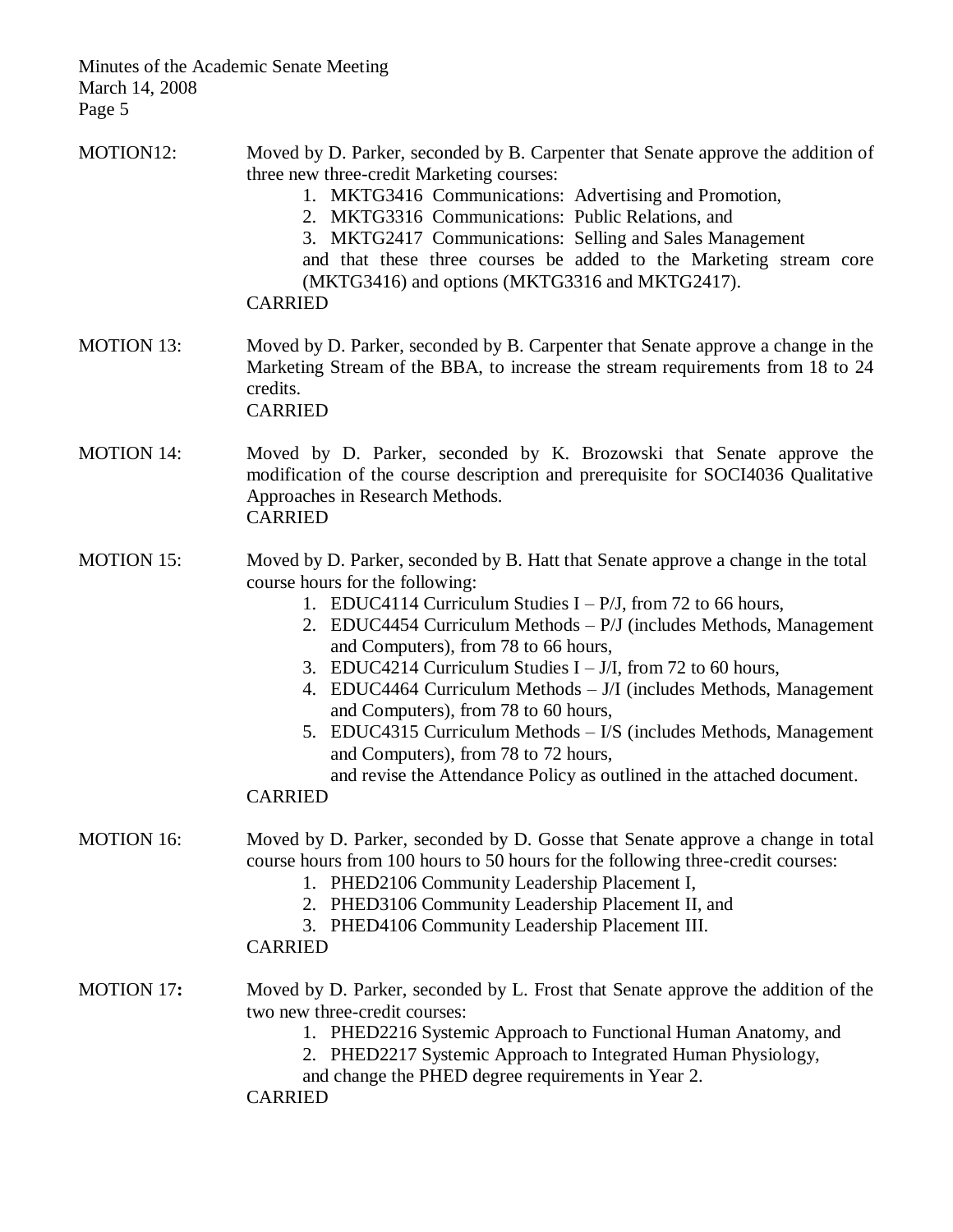MOTION 18: Moved by D. Parker, seconded by D. Gosse that Senate approve the prerequisite changes for the following courses:

- 1. PHED3006, remove the prerequisite BIOL2707 and replace with PHED2217,
- 2. PHED3026, remove the prerequisite BIOL2707 and replace with PHED2216, and
- 3. PHED4016, remove replace the prerequisites BIOL2706 and BIOL2707, and replace with PHED2216 and PHED 2217.

#### CARRIED

Appointments, Promotions and Tenure

MOTION 19: Moved by D. Parker, seconded by S. Renshaw that the Report of the Appointments, Promotions and Tenure Committee dated February 28, 2008 be received. CARRIED

Admissions, Promotions and Petitions Committee

- MOTION 20: Moved by B. Bergquist, seconded by D. Parker that the Report of the Admissions, Promotions, and Petitions Committee dated February 13, 2008 be received. CARRIED
- MOTION 21: Moved by B. Bergquist, seconded by D. Lawrence that the students listed on Appendix A, who have completed all requirements of their respective degrees, be admitted to their degrees in-course and that diplomas for the degrees be awarded. CARRIED
- MOTION 22: Moved by B. Bergquist, seconded by R. Wideman that Senate adopt the regulations for Orientation to Teaching (OTT) options for Bachelor of Physical and Health Education students, as outlined in the attached document. CARRIED
- MOTION 23: Moved by B. Bergquist, seconded by L. Frost that for admission to the Upper-Year Orientation to Teaching (OTT) and Orientation to Teaching (OTT) for Early Childhood Education (ECE) options, the current requirement of achieving a "1" on the Writing Competency Test be replaced with "have satisfied the Writing Competency Degree Requirements". CARRIED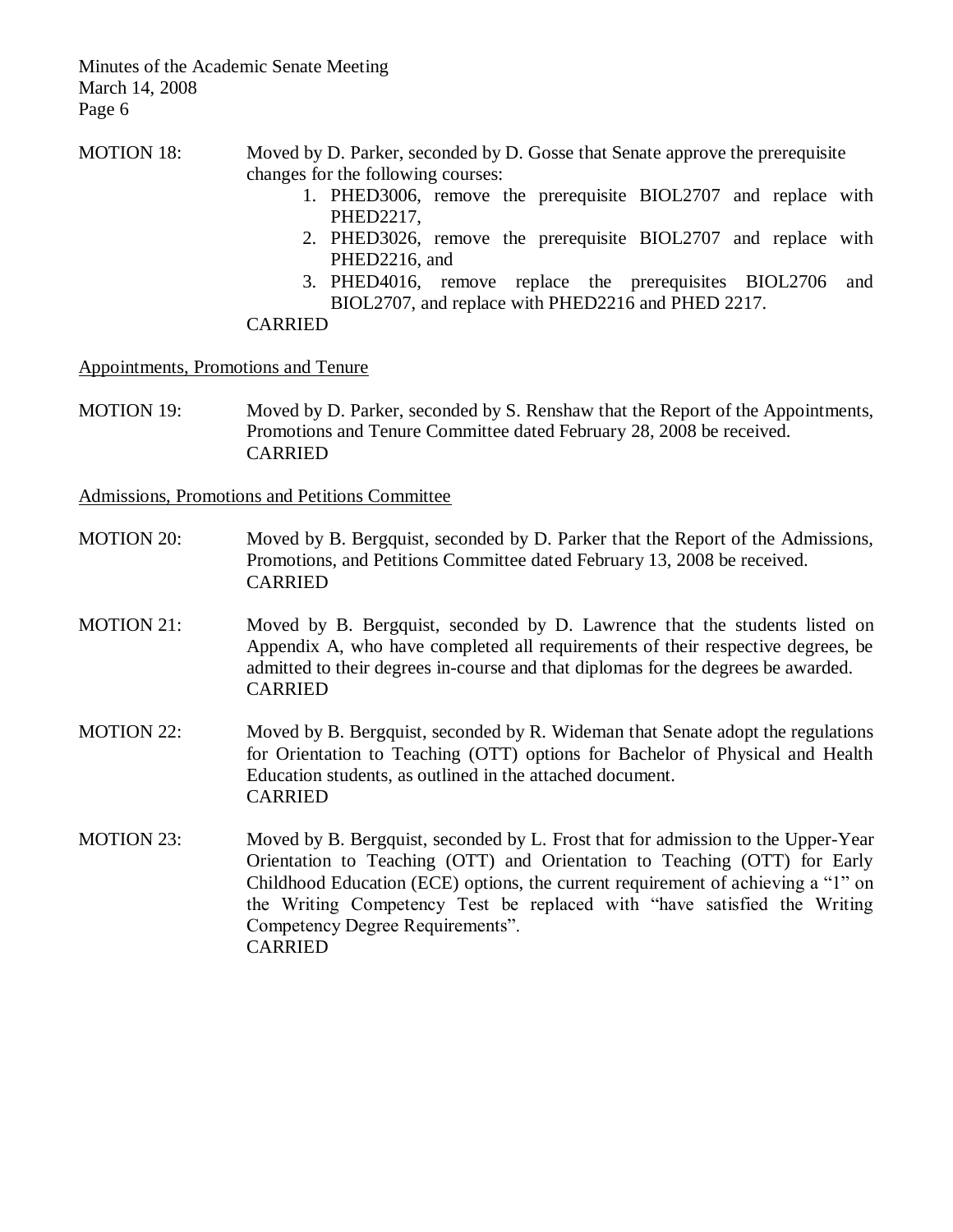#### REPORTS OF AD HOC COMMITTEES

#### **Report from the Senate Review Committee**

- MOTION 23: Moved by D. Mock, seconded by K. Topps that Senate receive the Report of the (Ad Hoc) Senate Review Committee on the Review and Restructuring of the Nipissing University Senate, dated 04 January 2008. CARRIED
- MOTION 24: Moved by D. Mock, seconded by K. Topps that Senate receive the Report of the (Ad Hoc) Senate Review Committee on the Review and Restructuring of the Nipissing University Senate, dated 25 January 2008. CARRIED
- MOTION 25: Moved by T. Horton, seconded by J. Barnett that voting on the pending question in motion 26 is taken by secret ballot. CARRIED
- MOTION 26: Moved by C. Richardson, seconded by S. Renshaw that, subject to identifying an appropriate and workable membership structure, Senate approve in principle the move to a representational Senate. CARRIED
- MOTION 27: Moved by J. Barnett, seconded by S. Renshaw that Senate approve the representational Senate membership model outlined in Table III of the *Report of the (Ad Hoc) Senate Review Committee on the Review and Restructuring of the Nipissing University Senate*, dated 04 January, 2008. CARRIED

*A request was made to have it noted in the minutes that Senators raised the issue and discussed the concern that Associate Deans and Directors, not being members of NUFA, should not be included as part of the Faculty complement in the proposed membership models outlined in Table III. The SRC concurred.*

- MOTION 28: Moved by S. Renshaw, seconded by B. Hatt that Senate approve that the normal term of office for elected faculty Senate representatives be: (i) 3 years (renewable) for all positions allocated to the individual Faculties; and (ii) 2 years (renewable) for the 6 designated positions in Table III. CARRIED
- MOTION 29: Moved by B. Bergquist, seconded by B. Olmsted that Senate approve in principle that the pending revision of the Senate By-Laws include formal recognition of Nipissing's Faculty Councils and their role in the academic decision-making structure of the University. CARRIED